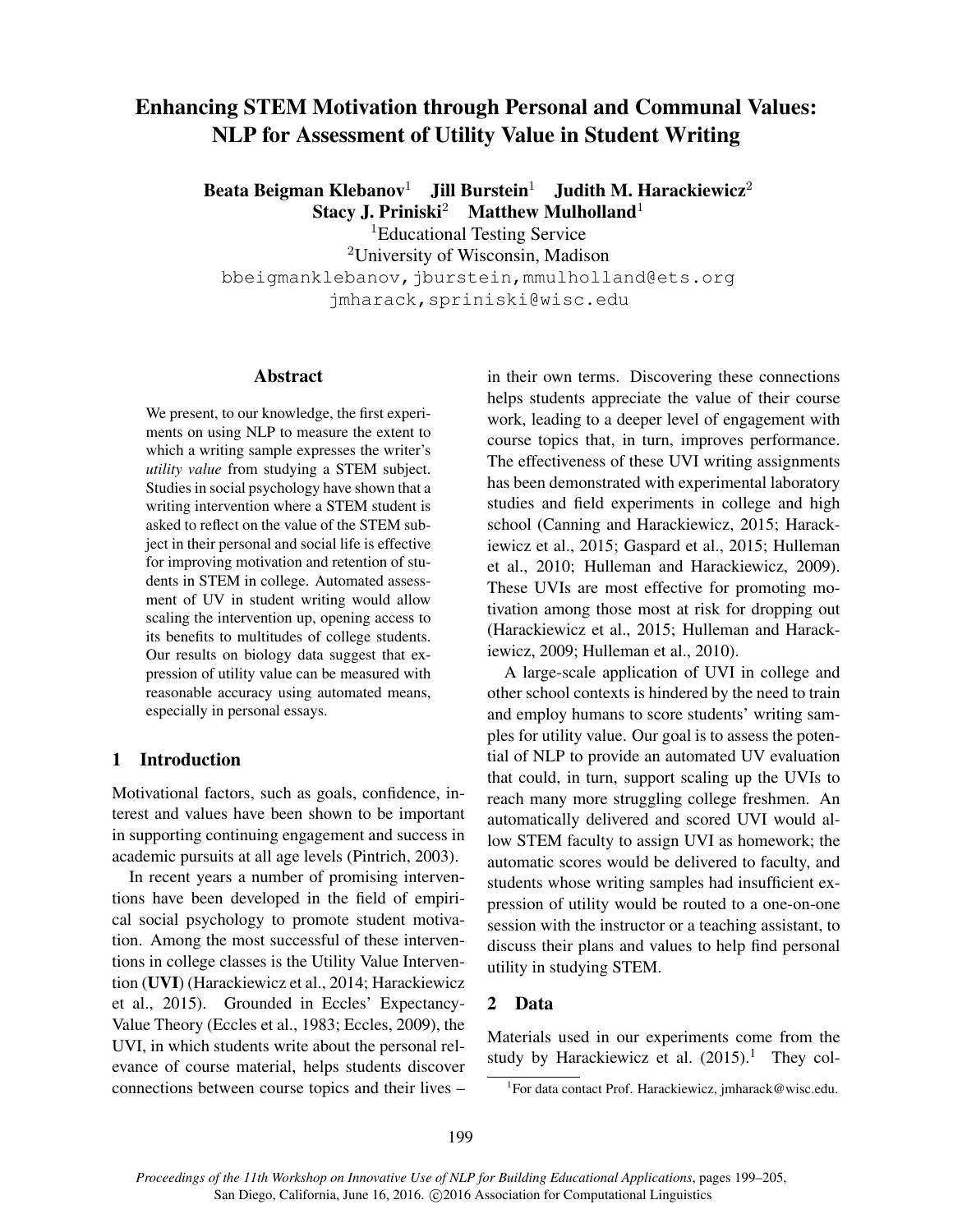lected writing samples from first-year students enrolled in introductory biology courses at University of Wisconsin, Madison, 2012-2014. Students were asked to pose a question related to the recently studied module and answer it while incorporating utility value  $(UV)$ , that is, explaining how the biology topic was related to their own or other people's lives. Six different biology topics are covered in the dataset (e.g., cell biology, ecology).

The utility value and control writing assignments were coded by research assistants for the level of utility value articulated in each essay, on a scale of 0-4, based on how specific and personal the utility value connection was to the individual. A "0" on this scale indicates no utility; a "1" indicates general utility applied to humans generically; a "2" indicates utility that is general enough to apply to anyone, but is applied to the individual; a "3" indicates utility that is specific to the individual; and a "4" indicates a strong, specific connection to the individual that includes a deeper appreciation or future application of the material. Inter-rater reliability with this coding rubric was high, with two independent coders providing the same score on 91% of essays. Disagreements were resolved by discussion.

Students were given 5 days to complete the assignment. Each student contributed 3 writing samples, in same or different genres, as described below.

#### *Genre Variation*

Students were assigned one of the following four genres, or given a choice (usually between Essay and Letter). The Essay, Letter, and Society genres are UVI genres, in that they request reference to utility value, whereas Summary is a control genre that only asks for a summary of the course material.

Assignment (common to all genres): Select a concept or issue that was covered in lecture and formulate a question.

Letter Write a 1-2 page letter to a family member or close friend, addressing this question and discuss the relevance of this specific concept or issue to this other person. Be sure to include some concrete information that was covered in this unit, explaining why the information is relevant to this person's life, or useful for this person. Be sure to explain how the information applies to this person and give examples.

- Essay Write an essay addressing this question and discuss the relevance of the concept or issue to your own life. Be sure to include some concrete information that was covered in this unit, explaining why this specific information is relevant to your life or useful for you. Be sure to explain how the information applies to you personally and give examples.
- Society Write an essay addressing this question and discuss the relevance of the concept or issue to people or society. Be sure to include some concrete information that was covered in this unit, explaining why this specific information is relevant to people's lives and/or useful for society and how the information applies to humans. Be sure to give examples.
- Summary Select the relevant information from class notes and the textbook, and write a 1-2 page response to your question. You should attempt to organize the material in a meaningful way, rather than simply listing the main facts or research findings. Remember to summarize the material in your own words. You do not need to provide citations.

To exemplify UV-rich writing, consider the following excerpt from a Letter on Ecology:

I heard that you are coming back to America after retirement and are planning on starting a winery. I am offering my help in choosing where to live that would promote the growth of grapes the best. Grapes are best grown in climates that receive large amounts of sunlight during the growing season, get moderate to low amounts of water, and have relatively warm summers. I highly recommend that you move to the west coast, and specifically the middle of the coast in California, to maximize the efficiency of your winery. Letter, Ecology

Table 1 shows data partition sizes and average essay length per genre. We note that the test set contains writing samples from unseen students. $<sup>2</sup>$  Table 2</sup> shows the UV score distributions in the training data.

<sup>2</sup> not unseen essays from students who contributed another writing sample to the train set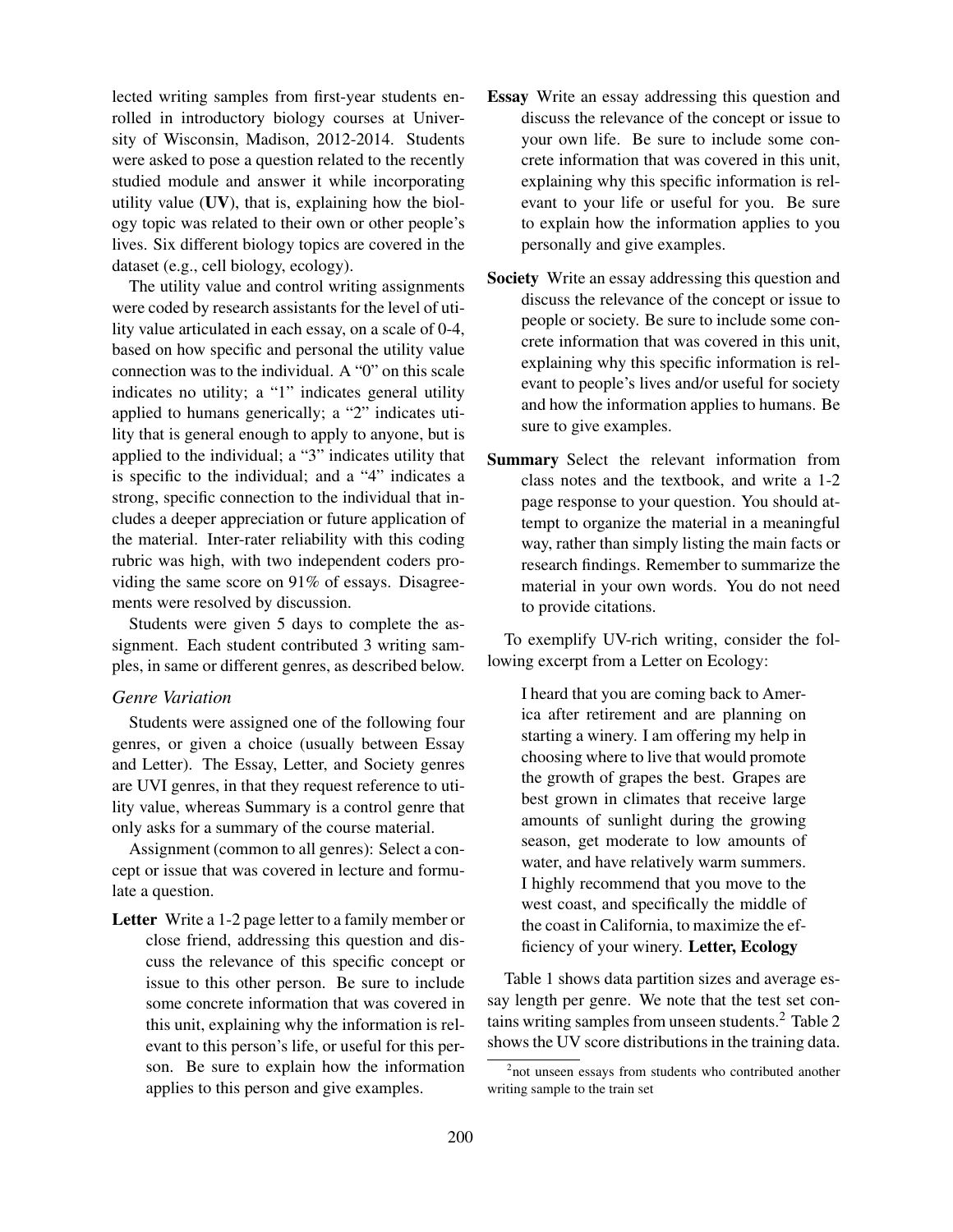| Genre   | Number of Samples |       |             | Av. Length |
|---------|-------------------|-------|-------------|------------|
|         | <b>TRAIN</b>      | DEV   | <b>TEST</b> | (words)    |
| Essay   | 2,766             | 840   | 329         | 508        |
| Letter  | 2,457             | 867   | 266         | 508        |
| Society | 273               | 84    | 44          | 492        |
| Summary | 3,353             | 1,160 | 345         | 486        |

Table 1: Summary of data, by genre

| Genre   | <b>UV</b> Score   |     |      |          |         |  |
|---------|-------------------|-----|------|----------|---------|--|
|         | $\mathbf{\Omega}$ |     |      |          |         |  |
| Essay   | -04               | .15 | .09  | .38      | 34      |  |
| Letter  | .02               | .03 | .04  | .32      | .59     |  |
| Society | .03               | .75 | .02  | .16      | .04     |  |
| Summary | -59               | -38 | (0() | $\Omega$ | $^{01}$ |  |

Table 2: Distributions of utility value score, by genre

#### 3 Features

For measuring utility value in a writing sample, we developed a set of features that address the form and the content of personalized writing.

### 3.1 Pronouns

We expect grammatical categories that signal reference to self, addressee, or other humans to occur frequently in UV-rich writing. We calculate log frequency per 1,000 words for the following categories:

- PRO\_SG1: First person singular pronouns
- PRO\_PL1: First person plural pronouns
- PRO<sub>-2</sub>: Second person pronouns
- DET\_POS: Possessive determiners (e.g., their)
- PRO INDEF: Indefinite pronouns (e.g., anyone)

#### 3.2 General Vocabulary

Since expression of UV is likely to refer to everyday concerns and activities, we expect essays rich in UV to be less technical, on average, than essays that only summarize the technical content of a biology course, and therefore use shorter, more common, and more concrete words, as well as a larger variety of words. We define the following:

- WORDLN: Average word length (in letters)
- WF\_MEDIAN: Median word frequency
- ACADEMICWL: Proportion of academic words (Coxhead, 2000) in content words in the essay
- CONCRETE: Log frequency per 1,000 words of words from the MRC concreteness database (Coltheart, 1981)
- TYPES: # of different words (types count)

### 3.3 Genre-Topic Vocabulary

We define a feature that captures use of language that is common for the given genre in the given topic, under the assumption that, for example, different personal essays on ecology might pick similar subtopics in ecology and also possibly present similar UV statements. For a given writing sample in genre G on topic T, we identify words that are typical of the genre G for the topic T (genre-topic words). A word is typical of genre G for the topic T if it occurs more frequently in genre G on topic T than in all other genres taken together on topic  $T<sup>3</sup>$ The estimation of typical genre-topic vocabulary is done on training and development data.

• GENREVOC: Log type proportion of genretopic words.

# 3.4 Argumentative and Narrative Elements

While summaries of technical biology material are likely to be written in an expository, informational style, one might expect the UV elements to be more argumentative, as the writer needs to put forward a claim regarding the relationship between their own or other people's lives and biology knowledge, along with necessary qualifications. We therefore defined lists of expressions that could serve to develop an argument (based on Burstein et al. (1998)) and a list of expressions that qualify or enhance a claim (based on Aull and Lancaster (2014)). The features use log token count for each category.

• ARGDEV: Words that could serve to develop an argument, such as *plausibly*, *just as*, *not enough*, *specifically*, *for instance*, *unfortunately*, *doubtless*, *for sure*, *supposing*, *what if*.

 $3$ This is similar to Lin and Hovy (2000) topic signatures approach (or, rather, genre-topic signatures here), without the transformation that supports significance thresholds. This simpler approach was found to be effective in our work on topicality for essay scoring (Beigman Klebanov et al., 2016).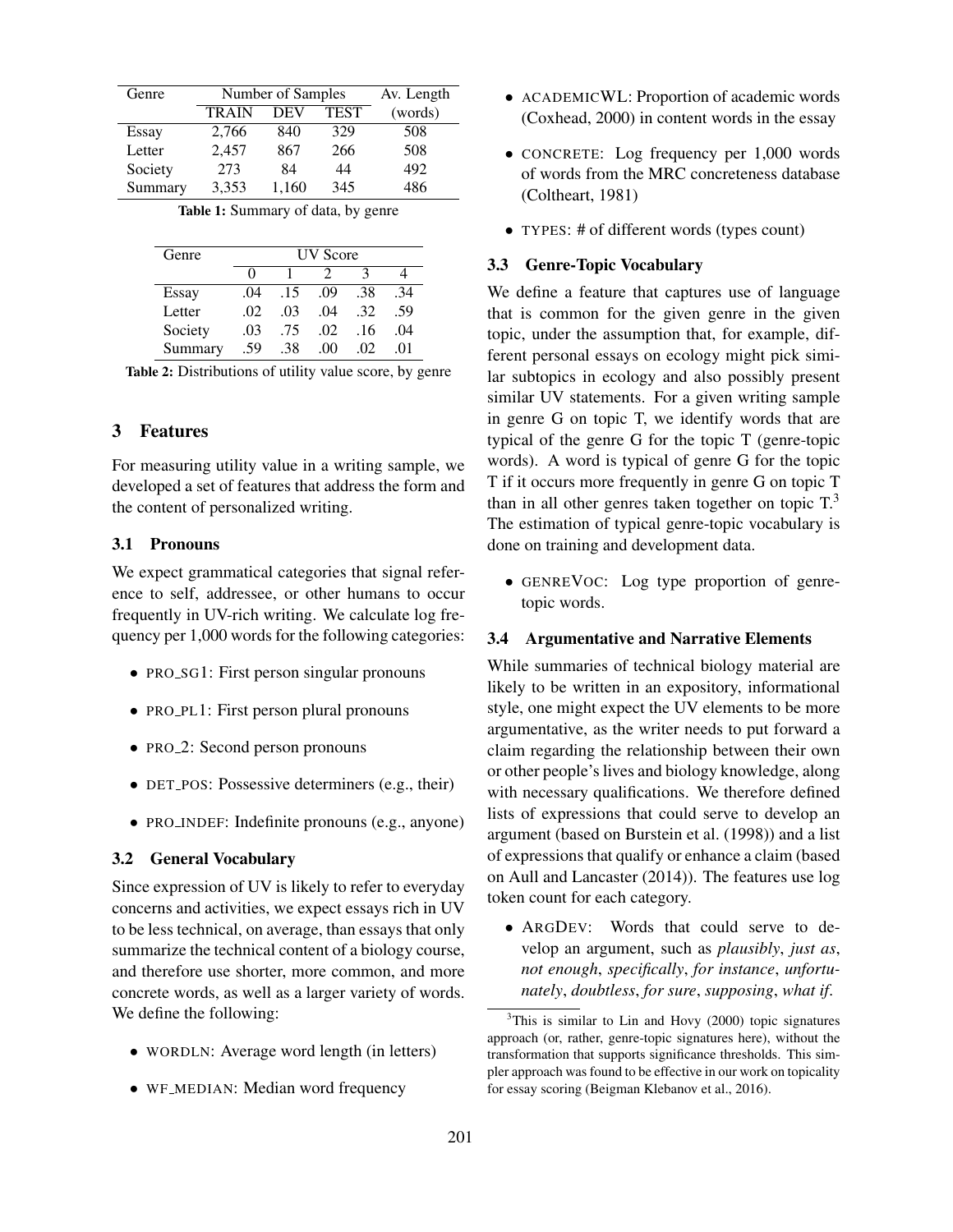• HEDGEBOOST: Hedging and boosting expressions, such as: *perhaps*, *probably*, *to some extent*, *not entirely true*, *less likely*, *roughly* (hedges); *naturally*, *can never*, *inevitably*, *only way*, *vital that* (boosters).

In addition, in order to connect the biology content to the writer's own life, the writer might need to provide a personal mini-narrative – background with details about the events in his or her life that motivate the particular UV statement. Since heavier reliance on verbs is a hallmark of narrativity, we define the following features (using log frequency per 1,000 words):

- COMVERBS: Common verbs (*get*, *go*, *know*, *put*, *think*, *want*)
- PASTTENSEVERBS: VBD part-of-speech tags

### 3.5 Likely UV content

Building on our observations of common UV content in the training data and on previous work by Harackiewicz et al. (2015), we capture specific content and attitude using dictionaries from LIWC (Pennebaker et al., 2007). In particular, UV statements often mention the benefit of scientific knowledge for improving understanding and for avoiding unnecessary harm and risk; specific themes often include considerations of health and diet. For each category, we use log proportion of words belonging to the category in the given writing sample as a feature.

- AFFECT: Words expressing positive and negative affect, such as *love*, *nice*, *sweet* and *hurt*, *ugly*, *nasty*, respectively.
- SOCIAL PROCESSES: Words expressing social relations and interactions, such as *talk*, *mate*, *share*, *child*, as well as words in the LIWC categories of *Family*, *Friends*, and *Humans*.
- INSIGHT: Words that signify cognitive engagement, such as *think*, *know*, *consider*.
- HEALTH: Words that refer to matters of health and disease, such as *clinic*, *flu*, *pill*.
- RISK: Dangers and things to avoid.
- INGESTION: Example words: *eat*, *dish*, *pizza*.

# 4 Evaluation

# 4.1 Feature Families

We evaluated each of the five feature families on its own for predicting the UV score, as well as the added value of each feature family over the combination of all the other families. On the development set, we experimented with a number of machine learning algorithms using scikit-learn toolkit (Pedregosa et al., 2011) via SKLL:<sup>4</sup> random forest regressor, elastic net regressor, linear regression, linear support vector regression, ridge regression, support vector regression with RBF kernel. Random forest was selected as it showed the best average performance across the four genres. Pearson correlation  $(r)$  is the objective function. Table 3 presents the results on the development set: The first 5 rows show each feature family on its own, followed by ALL (all families together) and by models where one family was ablated at a time.

| <b>Feature Family</b> | Essay | Letter | Soc. | Sum. |
|-----------------------|-------|--------|------|------|
| Pronouns              | .759  | .442   | .527 | .544 |
| General Voc           | .302  | .200   | .165 | .260 |
| <b>GenreVoc</b>       | .219  | .378   | .186 | .377 |
| ArgNarr               | .289  | .286   | .249 | .195 |
| <b>IJV</b> content    | .306  | .313   | .025 | .318 |
| AI.                   | .784  | .543   | .527 | .622 |
| $-$ Pronouns          | .451  | .450   | .309 | .450 |
| – General Voc         | .777  | .536   | .527 | .611 |
| $-$ GenreVoc          | .787  | .500   | .527 | .586 |
| $-$ ArgNarr           | .774  | .529   | .527 | .622 |
| $-$ UV content        | .768  | .542   | .527 | .622 |

Table 3: Pearson correlations with UV score for various feature families. Italicized correlations are not significant ( $p > 0.05$ ).

We observe that all feature families attained statistically significant correlations with utility value scores in Essay, Letter, and Summary genres. With a single exception (GenreVoc in Essay), the correlation attained by the feature set that contains all the families (ALL) was the same or higher than in cases where a feature family was ablated. For Society, all features apart from Pronouns are quite weak, though not detrimental to performance. We decided to keep all features for the benchmark evaluation.

<sup>4</sup> https://github.com/EducationalTestingService/skll, version 1.1.1.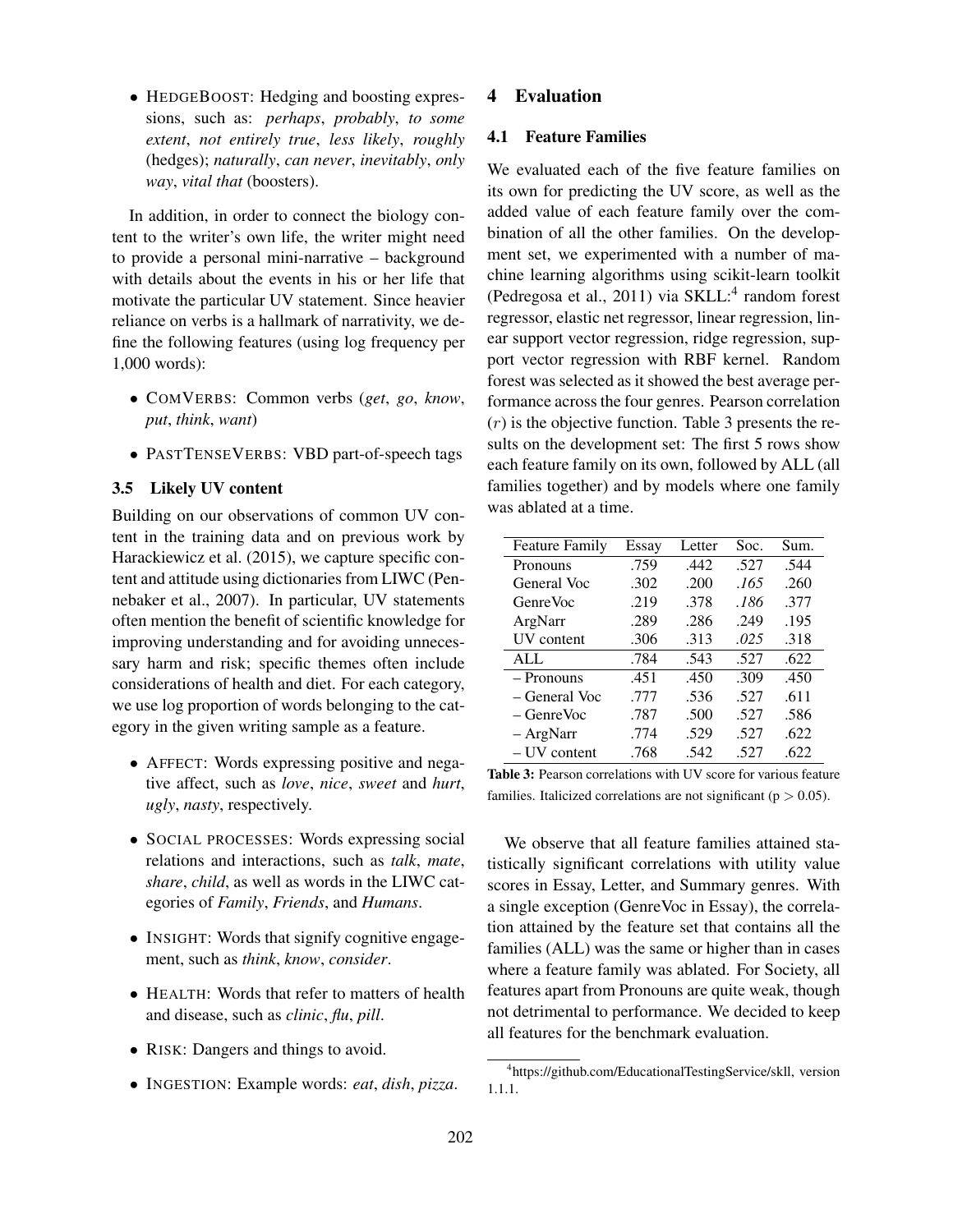#### 4.2 Benchmark Evaluations

We compare the effectiveness of our feature set designed specifically for this task with word ngrams  $(n=1,2,3)$  baseline. Using the development data, we evaluated ngrams using the same set of machine learning algorithms as for the experimental features (see section 4.1), and selected elastic net regression due to best average performance across the genres. Table 4 shows the performance of the experimental system and the baseline, on the blind test set, per genre. The experimental feature set (containing the total of 21 features) is on par with the baseline, on average, while showing worse performance on Letters, and better performance on Society, the dataset with the smallest number of instances.

Next, we combined the baseline and the experimental feature sets, using the elastic net regressor. Table 4 row Baseline+Exp shows the performance of the combined feature set on test data. The combination yields an average relative improvement of 4% over the baseline and 5.7% – over the experimental system. Generally, the combination matches the better performance between baseline and experimental features on Essay, Summary, and Society genres, and improves over the best performance in the most difficult Letters genre (6.8% relative improvement over baseline).

| System          | Essay | Letter | Soc. | Sum. | Av.  |
|-----------------|-------|--------|------|------|------|
| <b>Baseline</b> | .788  | .437   | .731 | .662 | .655 |
| Experimental    | .786  | .358   | .799 | .633 | .644 |
| Baseline+Exp    | .798  | .467   | .796 | .663 | .681 |

Table 4: Evaluation vs ngrams baseline on test data.

# 5 Related Work

Harackiewicz et al. (2015) performed an exploratory analysis of UV writing versus control (Summary) writing, using a subset of categories from LIWC. They found that the categories of personal pronouns, words referencing family, friends, and other humans, as well as words describing social processes were used in significantly higher proportions in UV writing. They also found that words of cognitive involvement and insight are used more in UV writing.

In recent years, NLP techniques have increasingly been applied to studying a variety of social and psychological phenomena. In particular, NLP research has been used to detect language that reflects certain traits of the authors' disposition or thinking, such as detection of deception, sentiment and affect, flirtation, ideological orientation, depression, and suicidal tendencies (Mihalcea and Strapparava, 2009; Abouelenien et al., 2014; Hu and Liu, 2004; Ranganath et al., 2009; Neviarouskaya et al., 2010; Beigman Klebanov et al., 2010; Greene and Resnik, 2009; Pedersen, 2015; Resnik et al., 2013; Mulholland and Quinn, 2013). Such studies have a tremendous potential to help measure, understand, and ultimately enhance personal and societal well being. We believe that the line of inquiry initiated by the current study that is focused on motivation in college likewise promises important potential benefits.

# 6 Conclusion & Future Work

We presented the first experiments, to our knowledge, on using NLP to measure the extent to which a writing sample contains expression of the writer's utility value from studying a STEM subject. Studies in social psychology have shown that a writing intervention where a STEM student is asked to reflect on the value of the STEM subject in their personal and social lives is effective for improving motivation and retention of students in STEM subjects in college. However, the need for a trained human reader to score the writing samples has so far hindered an application of the intervention on a large scale. Our results on biology data are encouraging, suggesting that utility value can be measured with reasonable accuracy using automated means, especially in personal essays.

A direction of future work that would enable further progress in scaling up the UV writing intervention involves development of a support system for scaffolding the process of writing about UV. In particular, once the automated measurement has determined that a draft of an essay lacks sufficient expression of UV, more specific feedback and dedicated writing activities could be automatically suggested to facilitate the student's thinking and writing about the utility value of the STEM subject, which would help boost the student's motivation and success in STEM education.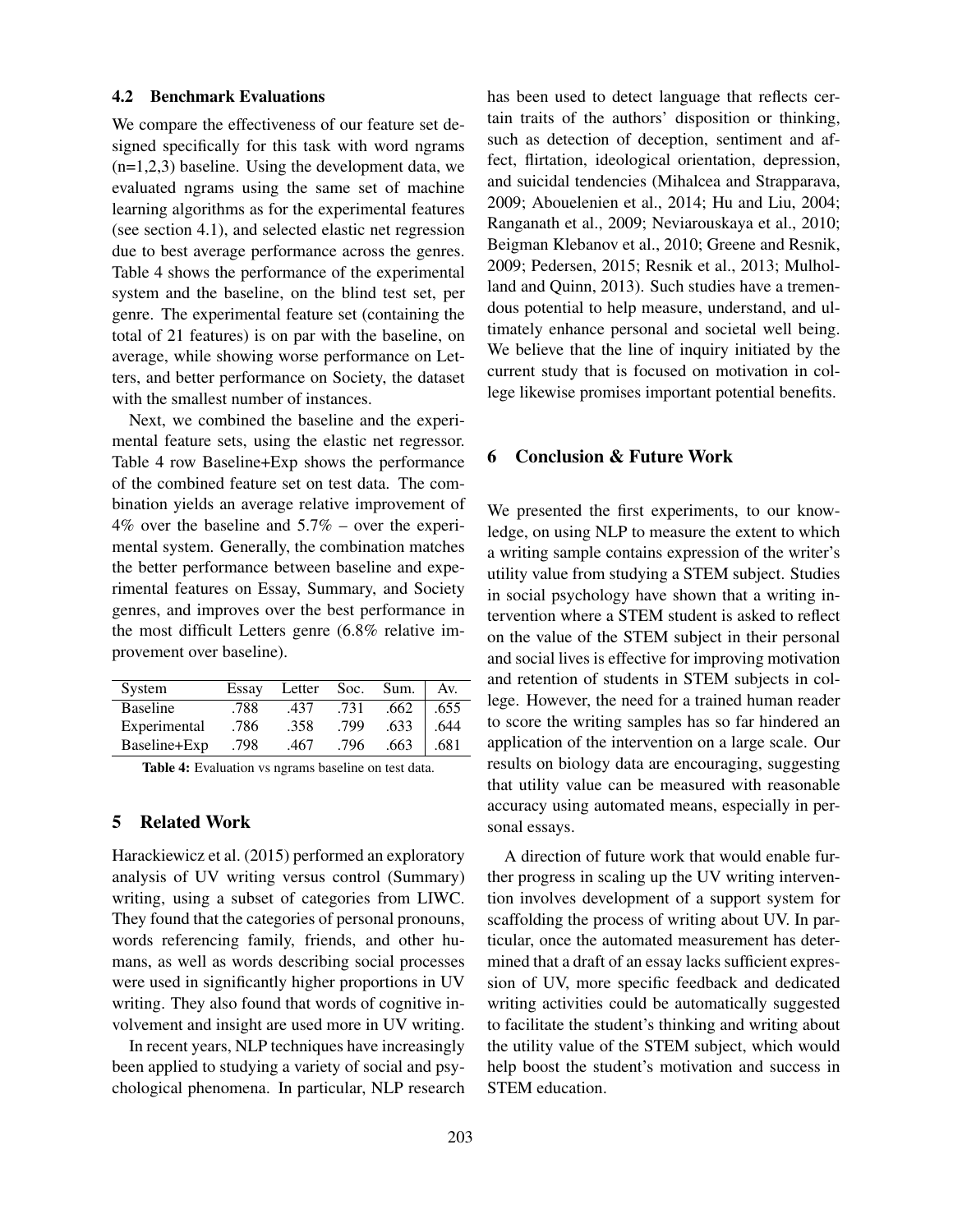#### 7 Acknowledgement

We would like to thank Su-Youn Yoon and Diane Napolitano for their help with feature generation; Keelan Evanini, Jesse Sparks and Michael Flor for their comments on an earlier draft of this paper.

#### References

- M. Abouelenien, V. Perez-Rosas, R. Mihalcea, and M. Burzo. 2014. Deception detection using a multimodal approach. In *Proceedings of the 16th ACM International Conference on Multimodal Interaction*, pages 58–65, New York. ACM.
- Laura L. Aull and Zak Lancaster. 2014. Linguistic markers of stance in early and advanced academic writing: A corpus-based comparison. *Written Communication*, 31:151–183.
- Beata Beigman Klebanov, Eyal Beigman, and Daniel Diermeier. 2010. Vocabulary choice as an indicator of perspective. In *Proceedings of the 48th Annual Meeting of the Association for Computational Linguistics*, pages 253–257, Uppsala, Sweden, July. Association for Computational Linguistics.
- Beata Beigman Klebanov, Michael Flor, and Binod Gyawali. 2016. Topicality-based indices for essay scoring. San Diego, CA, June. Association for Computational Linguistics.
- Jill Burstein, Karen Kukich, Susanne Wolff, Ji Lu, and Martin Chodorow. 1998. Enriching automated essay scoring using discourse marking. In *Proceedings of the ACL Workshop on Discourse Relations and Discourse Marking*, pages 15–21, Montréal, Canada, August. Association for Computational Linguistics.
- E. Canning and J. Harackiewicz. 2015. Teach it, don't preach it: The differential effects of directly communicated and self-generated utility-value information. *Motivation Science*, 1:47–71.
- M. Coltheart. 1981. The MRC psycholinguistic database. *Quarterly Journal of Experimental Psychology*, 33A:497–505.
- Averil Coxhead. 2000. A new academic word list. *TESOL Quarterly*, 34(2):213–238.
- J. Eccles, T. Adler, R. Futterman, S. Goff, Kaczala C., and J. Meece. 1983. Expectations, values and academic behaviors. In J. T. Spence, editor, *Perspective on achievement and achievement motivation*, pages 75–146. San Francisco, CA: W. H. Freeman.
- J. Eccles. 2009. Who am I and what am I going to do with my life? Personal and collective identities as motivators of action. *Educational Psychologist*, 44:78– 89.
- H. Gaspard, A. Dicke, Flunger B., M. Brisson, I. Hafner, B. Nagengast, and U. Trautwein. 2015. Fostering adolescents' value beliefs for mathematics with a relevance intervention in the classroom. *Developmental Psychology*, 51:1226–1240.
- Stephan Greene and Philip Resnik. 2009. More than words: Syntactic packaging and implicit sentiment. In *Proceedings of Human Language Technologies: The 2009 Annual Conference of the North American Chapter of the Association for Computational Linguistics*, pages 503–511, Boulder, Colorado, June. Association for Computational Linguistics.
- J. Harackiewicz, Y. Tibbetts, E. Canning, and J. Hyde. 2014. Harnessing values to promote motivation in education. volume 18, pages 71–105. Bingley, UK: Emerald Group Publishing Limited.
- J. Harackiewicz, E. Canning, Y. Tibbetts, S. Priniski, and J. Hyde. 2015. Closing achievement gaps with a utility-value intervention: Disentangling race and social class. *Journal of Personality and Social Psychology, http:// dx.doi.org/10.1037/pspp0000075*.
- M. Hu and B. Liu. 2004. Mining and summarizing customer reviews. In *Proceedings of the tenth ACM SIGKDD International Conference on Knowledge Discovery and Data Mining*, pages 168–177, Seattle, Washington. ACM.
- C. Hulleman and J. Harackiewicz. 2009. Promoting interest and performance in high school science classes. *Science*, 326:1410–1412.
- C. Hulleman, O. Godes, B. Hendricks, and J. Harackiewicz. 2010. Enhancing interest and performance with a utility value intervention. *Journal of Educational Psychology*, 102:880–895.
- C. Lin and Eduard Hovy. 2000. The automated acquisition of topic signatures for text summarization. In *Proceedings of COLING*, pages 495–501.
- R. Mihalcea and C. Strapparava. 2009. The lie detector: Explorations in the automatic recognition of deceptive language. In *Proceedings of the 47th Annual Meeting of the Association for Computational Linguistics*, pages 309–312, Singapore. Association for Computational Linguistics.
- Matthew Mulholland and Joanne Quinn. 2013. Suicidal tendencies: The automatic classification of suicidal and non-suicidal lyricists using nlp. In *Proceedings of the Sixth International Joint Conference on Natural Language Processing*, pages 680–684, Nagoya, Japan, October. Asian Federation of Natural Language Processing.
- Alena Neviarouskaya, Helmut Prendinger, and Mitsuru Ishizuka. 2010. Recognition of affect, judgment, and appreciation in text. In *Proceedings of the 23rd International Conference on Computational Linguistics*